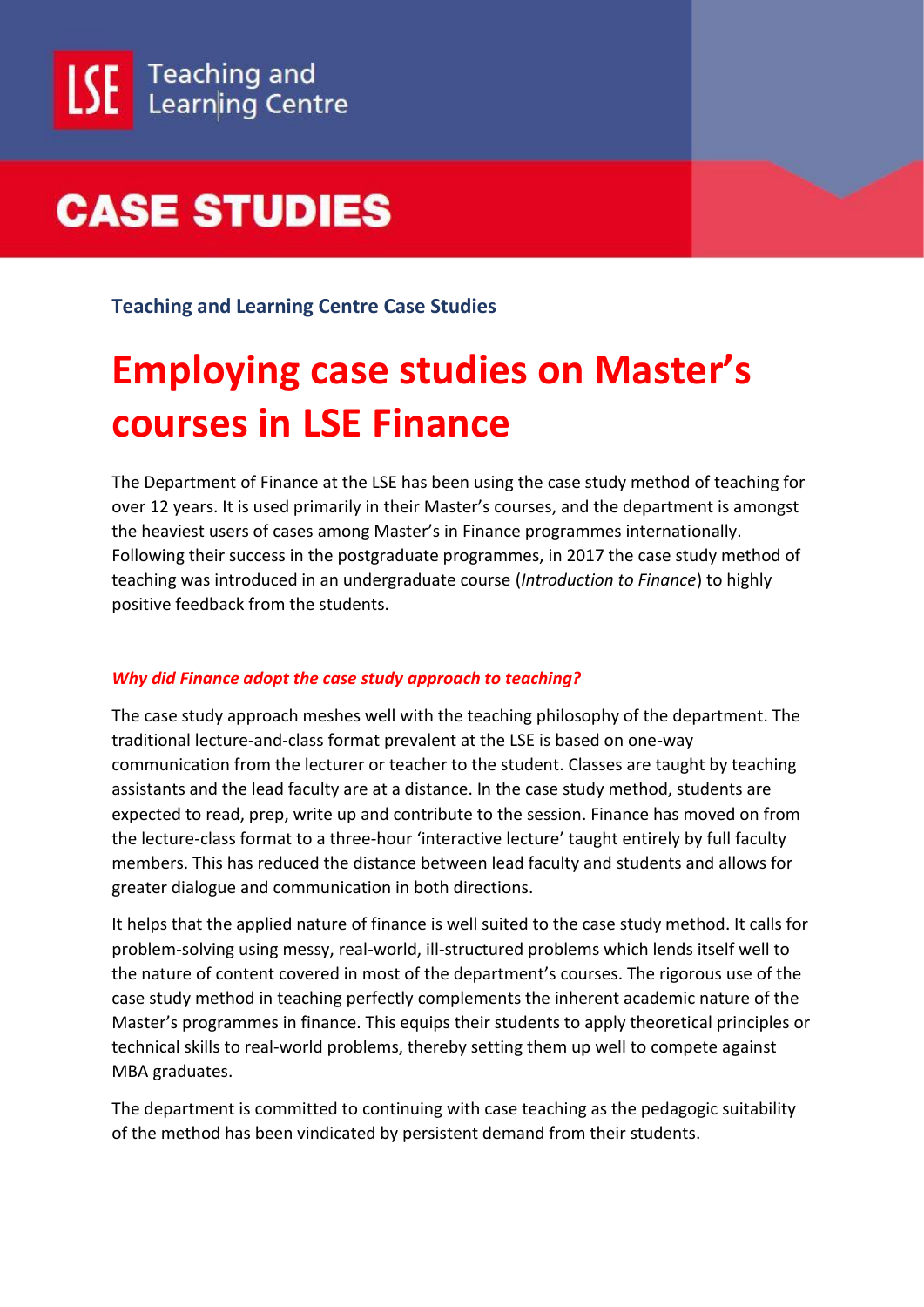

#### **Different approaches to teaching and assessing with case studies**

- Teaching In some courses, every session is taught using a case study (eg. FM410 Private Equity), whereas others are taught using a combination of case study teaching and other methods.
- Summative assessment In FM414 Corporate Investment and Financial Policy, all summative assessment is done through case studies. The final grade is made up of class participation, memos, coursework and a final exam based on an unseen case study.
- Formative assessment In some courses (eg. FM421 Applied Corporate Finance), students complete case write-ups and give a group presentations based on a case study.
- In combination Several finance courses (eg. FM100 Introduction to Finance) use case studies as one of the components their teaching and assessment mix alongside other methods of teaching and assessment.

### *Challenges*

As the three-hour session format and class participation as a form of summative assessment are not the norm at the LSE, these sessions were treated as an exception every time by TQARO (course approval and evaluations) and Timetabling, which meant the course convenor and department had to spend additional time sorting out the paperwork and approval for it. It is felt that the School systems need to show greater flexibility in adopting progressive forms of teaching and assessment.

#### *Advantages of using the case study method*

Pedagogy: As a pedagogic tool, the case study method allows for the study of multi-faceted problems in all their complexity. The case study is seen as an ill-structured, untidy problem that needs to be decluttered. It is in confronting the messiness and the complexity that the key points emerge, often through the process of elimination. The key difference between the use of case studies and real-world examples in teaching (though the case study is a type of real-world example) is that real-world examples tend to be one-dimensional, whereas case studies permit multi-strand inquiry.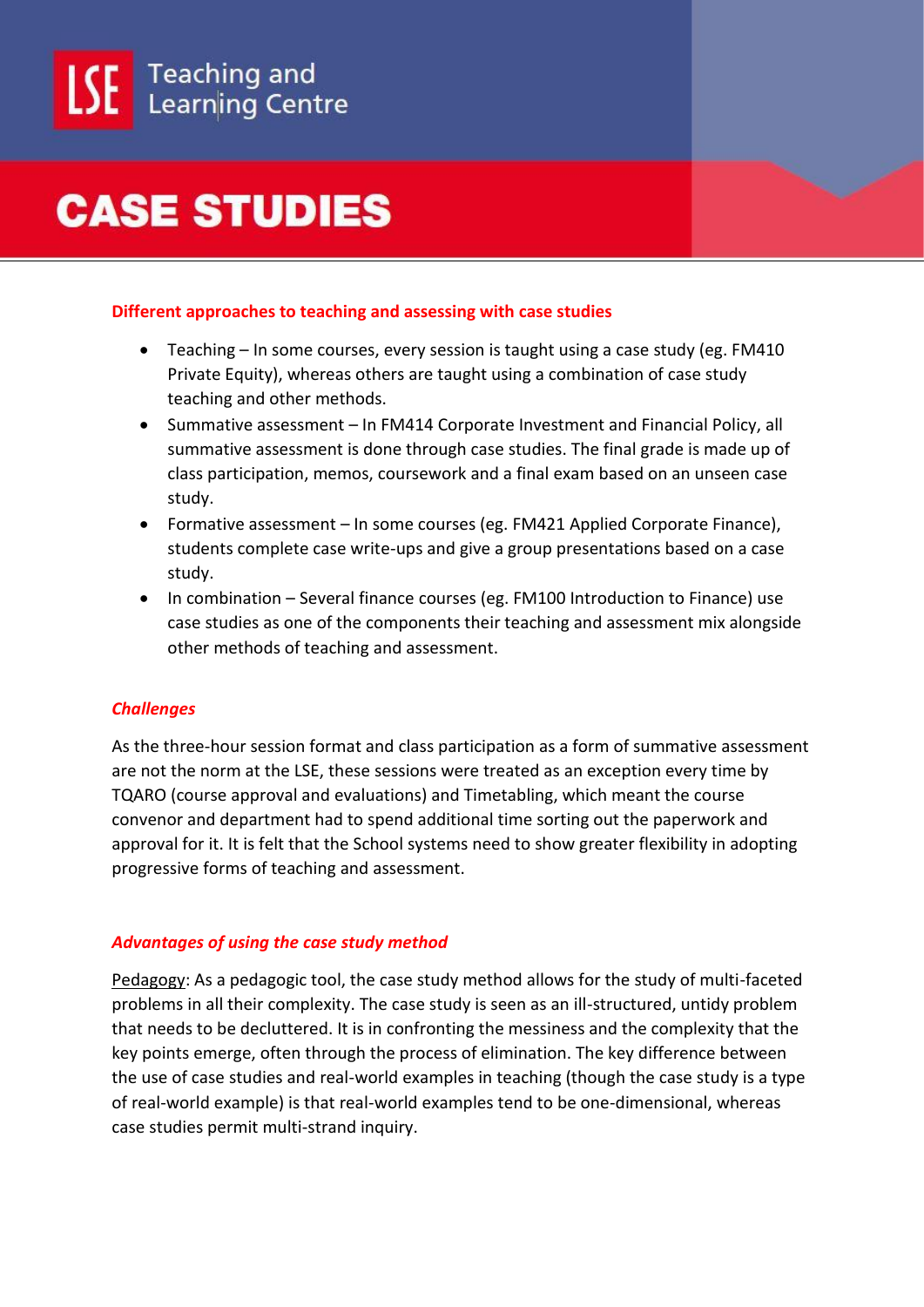Class interaction: The case study teaching method as popularised by Harvard involves extensive participation by the students. In fact, the role of the lecturer is that of the facilitator eliciting student contributions and asking questions that open lines of enquiry. The facilitator is expected to enable the students to do most of the intellectual heavy-lifting. In some case-teaching courses at Harvard, as much as 50 per cent of the student's grade comes from class participation. At LSE, the Finance department also sees student preparation and participation as vital, with class participation accounting for 20 per cent of the student's final grade in some courses. As Prof. Daniel Ferreira, an experienced caseteaching method practitioner and the Deputy Head of Department (Teaching) puts it, "The case study method is an exercise in collective problem-solving."

#### *Impact*

Teaching using cases has been well received by students in Finance. Data collected by the department show that case-heavy courses perform better in student surveys with student citing the use of the case study method in their feedback.

"I was very impressed with the use of real-life cases to explain the concepts we learned." FM475 student, TQARO 2017

In 2017, the Department had three of its faculty, Dr. Ashwini Agarwal, Prof. Daniel Ferreira and Dr. Dirk Jenter `highly commended' for Inspirational Teaching at the LSE SU Teaching Excellence Awards, and in all three cases, it was teaching case-intensive courses. The case study method has also been successfully used in the executive summer school, in particular the short courses, Finance for Executives and Corporate Finance and Strategy.

### *Daniel Ferreira demystifies the process of teaching with case studies*

I use the case study method across all the courses I teach – undergraduate, postgraduate and Executive Master's. While the case study method does call for intensive preparation the part of the teacher, it is a highly versatile tool and I have used the same case with my FM100 (Introduction to Finance) and my Executive Master's students (FM475 Financial Management). As you can see from the figure below, the start and end points are the same, but there is a difference in the level and nature of delivery and interaction: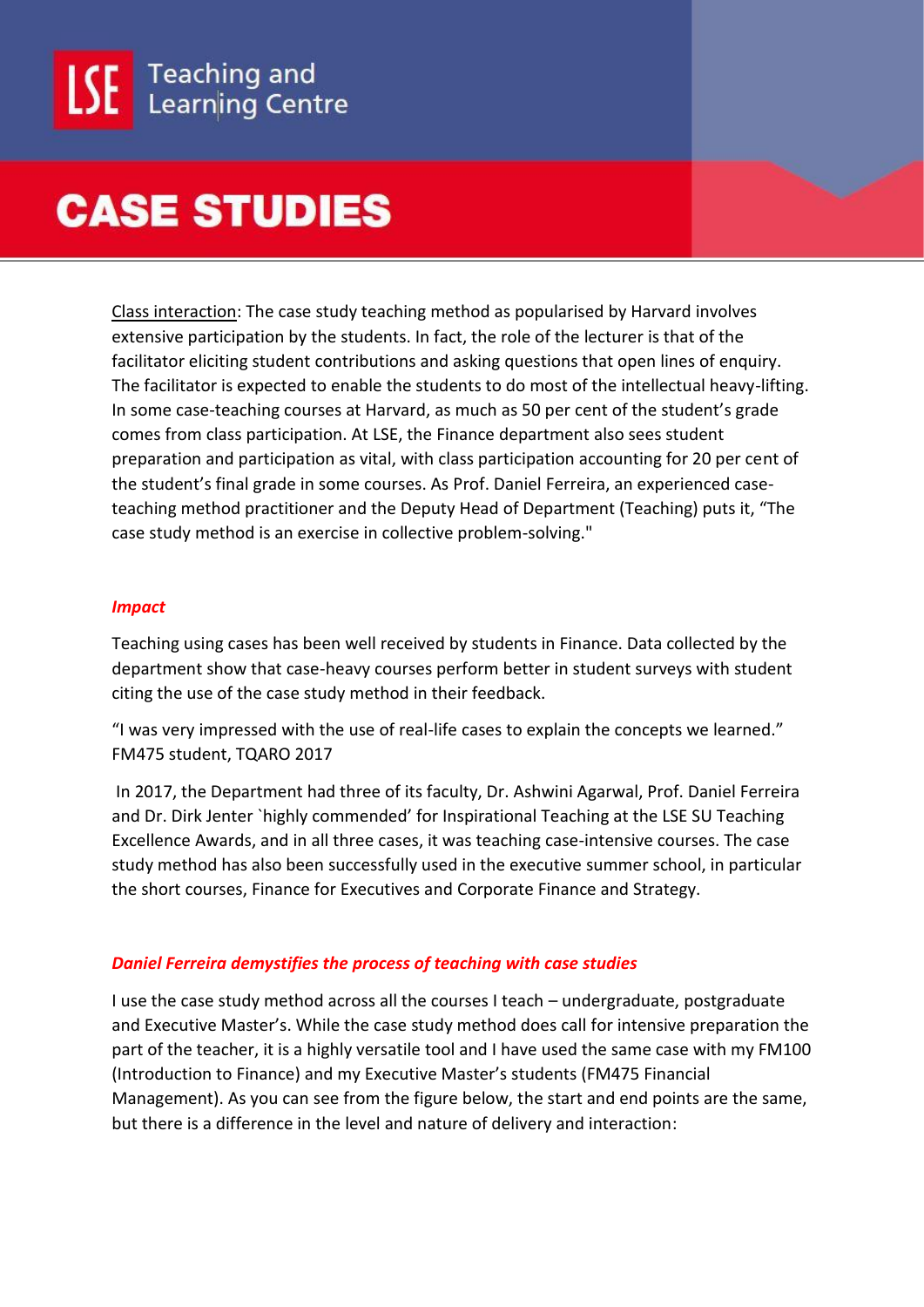



*Figure 1: Teaching the same case in different programmes across different programme levels*

Similarly, I could use the same case in different courses, but focus on different aspects or different processes. For instance, valuation is done one way in private equity and another way in mergers and acquisitions.

Having seen how well the case study method worked for our postgraduate students, I was keen for our first incoming undergraduate cohort to get a taste of this. The student feedback has been overwhelming:

- They gain an edge over other students (LSE and non-LSE) who have not been exposed to this method teaching especially in terms of analytical and problemsolving skills.
- The kind of practical knowledge the students develop in the course of learning through the case method has turned out to be good preparation for job interviews.
- The relatively high level of student participation this method calls for even from firstyears (cold-calling, dealing with complexity, framing responses) has resulted in our students feeling and exuding greater confidence.
- $\bullet$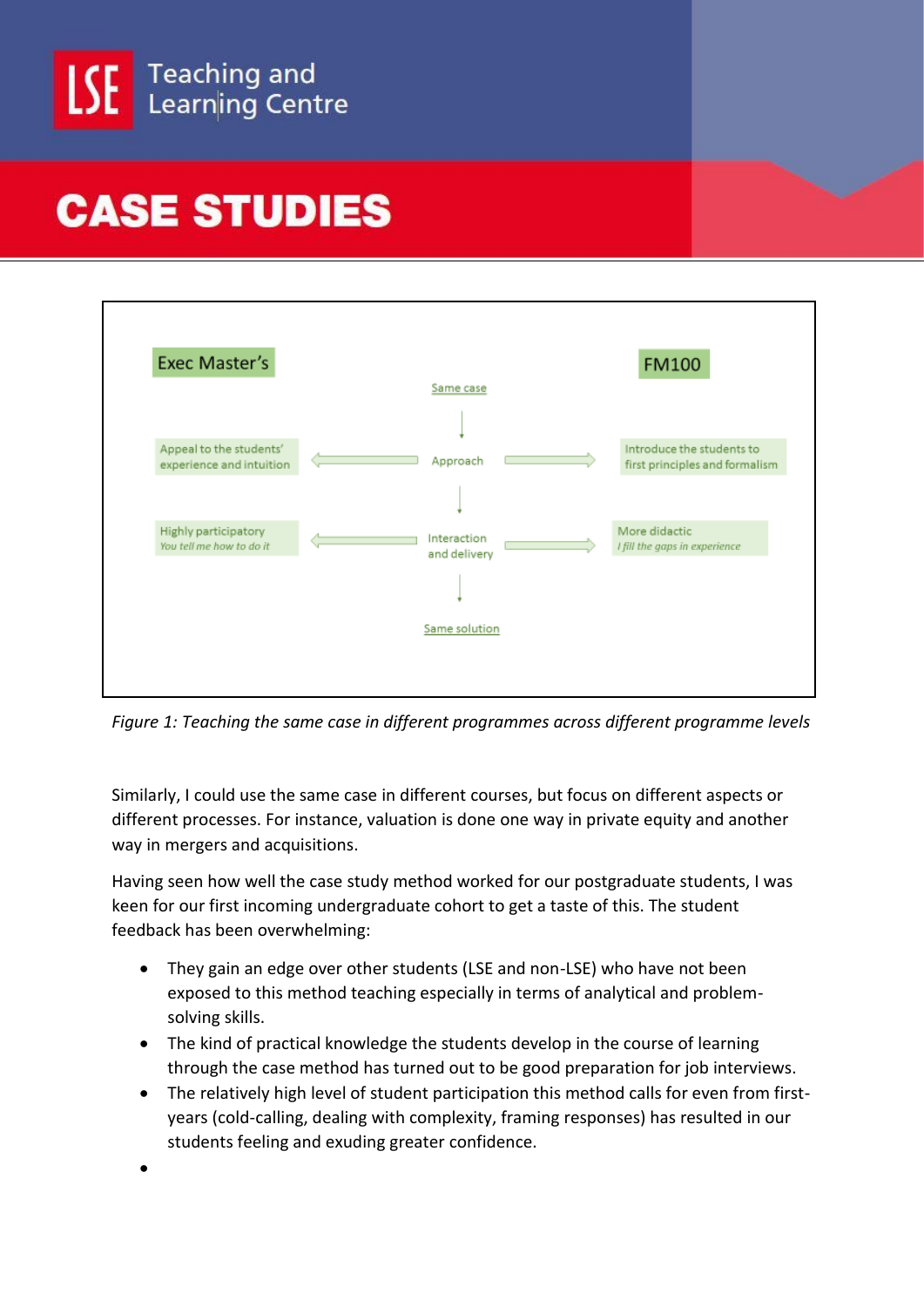

- It has been well received by students with the TQARO score for structure and organisation of the rated 1.4 and overall performance of the lecturer at 1.2.
- And 88% of students in this course obtained an upper second or a first classification.

#### *Practical Tips*

• How to read a case

I adopt a two-pronged approach:

- Key points I want to extract or emphasise in the session: This would be based on the topic to be covered in and the learning outcomes of the session. These key points would lead to the solution which would go towards the content of my slides (and notes) and an accompanying spreadsheet.
- Other points that emerge: These additional points that come up when I am reading the case would be annotated, marked up and commented upon in my copy of the case. Depending on their importance, they might figure in my slides. These are the points that contribute to the 'realness' and muddiness i.e. complexity of the problem, so they are often important to unpack with the students in class.
- How to teach a case
	- Undergraduate students: For my first-years (FM100), I provide step-by-step instructions on how to approach the case. I call it "case study lite" as I do a lot of the intellectual heavy-lifting. I provide lecture slides and a spreadsheet that details the calculations. It's not about following a recipe, but understanding the underlying theory and assumptions. In practice, financial analysts often misuse a formula because they do not understand how it works. For instance, how was WACC used in the wrong way; what were the underlying assumptions?
	- Postgraduate students: With my postgraduates, I do not provide much scaffolding. I expect them to prepare notes in response to the case questions which they are expected to share in class.
- How to choose a case

In the Finance department, experienced practitioners mentor novice instructors as we have found observations and frank discussions really help, with one of our newly-minted